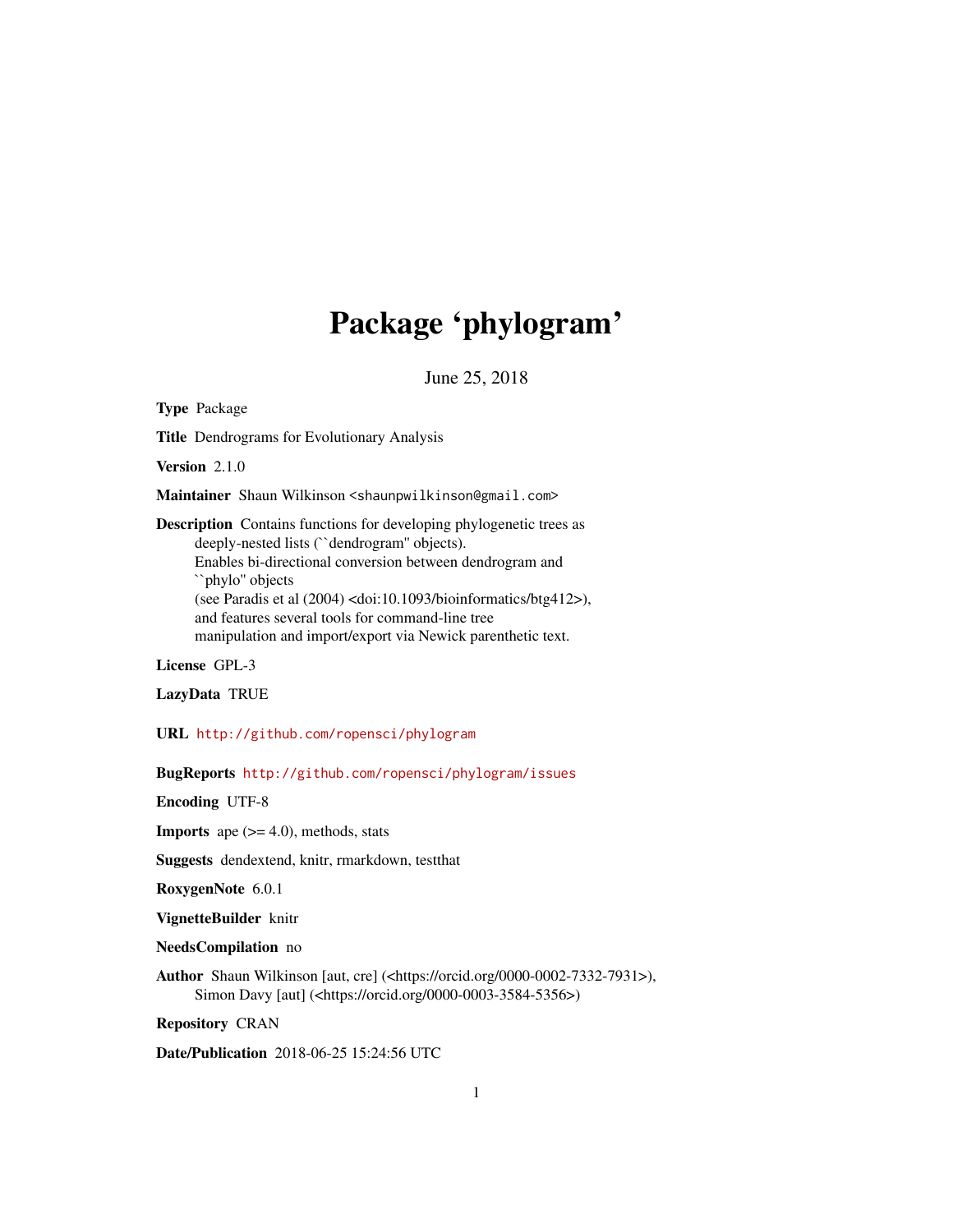# <span id="page-1-0"></span>R topics documented:

| Index |  |
|-------|--|
|       |  |
|       |  |
|       |  |
|       |  |
|       |  |
|       |  |
|       |  |
|       |  |
|       |  |
|       |  |

<span id="page-1-1"></span>as.cladogram *Apply unweighted branch lengths.*

# Description

This function sets the 'height' attributes of all leaf nodes to zero and progressively resets the heights of the inner nodes by single incremental units in a bottom-up fashion.

### Usage

as.cladogram(x)

#### Arguments

x an object of class "dendrogram".

# Value

an object of class "dendrogram".

# Author(s)

Shaun Wilkinson

```
x <- read.dendrogram(text = "(A:0.1,B:0.2,(C:0.3,D:0.4):0.5);")
plot(x, horiz = TRUE)x <- as.cladogram(x)
plot(x, horiz = TRUE)
```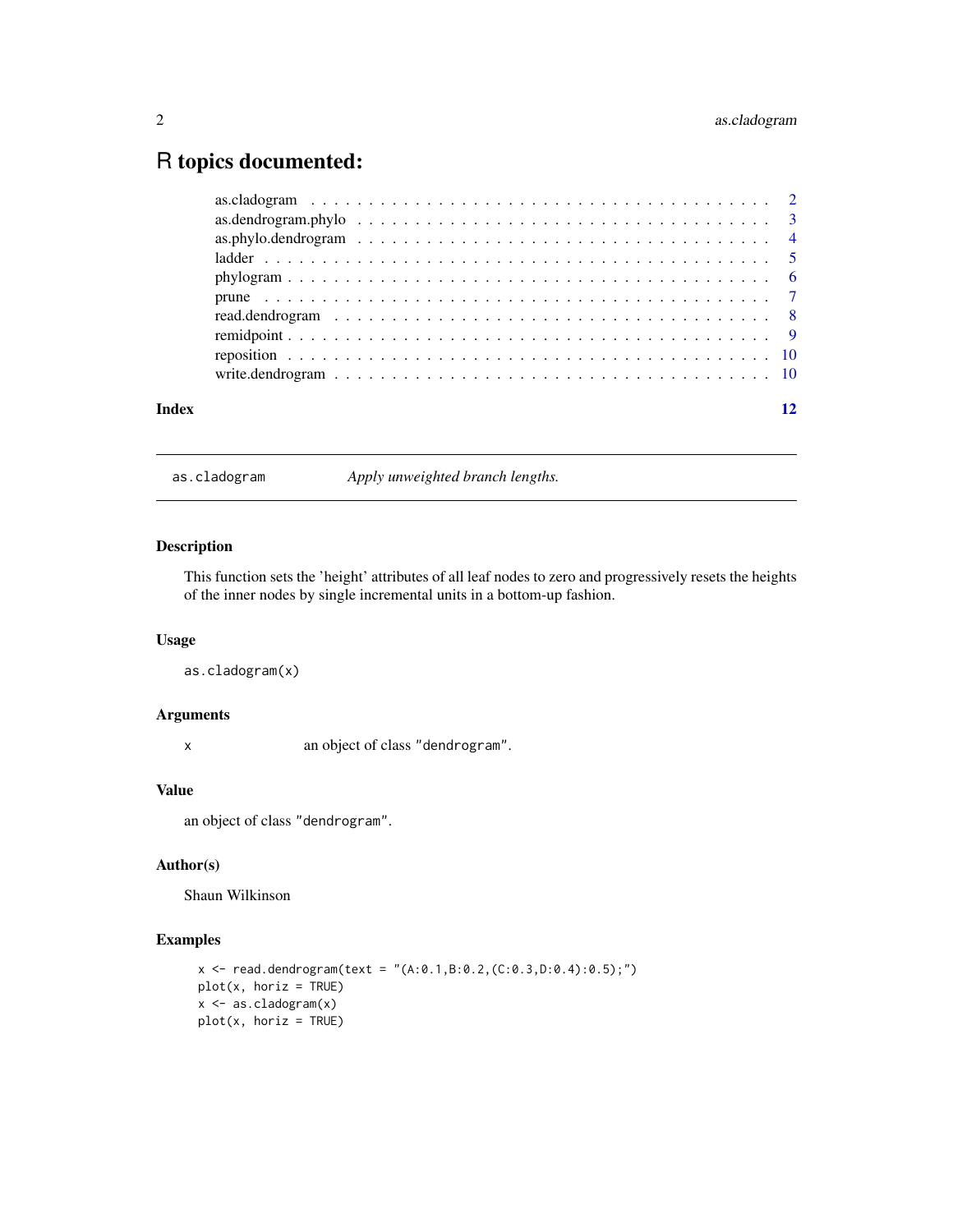<span id="page-2-1"></span><span id="page-2-0"></span>as.dendrogram.phylo *Convert a "phylo" object to a dendrogram.*

# Description

This function converts a "phylo" object (Paradis et al 2004) to a dendrogram.

#### Usage

```
## S3 method for class 'phylo'
as.dendrogram(object, ...)
```
#### Arguments

| object               | an object of class "phylo".                     |
|----------------------|-------------------------------------------------|
| $\ddot{\phantom{0}}$ | further arguments to be passed between methods. |

# Value

an object of class "dendrogram".

#### Author(s)

Shaun Wilkinson

# References

Paradis E, Claude J, Strimmer K, (2004) APE: analyses of phylogenetics and evolution in R language. *Bioinformatics* 20, 289-290.

Paradis E (2008) Definition of Formats for Coding Phylogenetic Trees in R. [http://ape-package.](http://ape-package.ird.fr/misc/FormatTreeR_24Oct2012.pdf) [ird.fr/misc/FormatTreeR\\_24Oct2012.pdf](http://ape-package.ird.fr/misc/FormatTreeR_24Oct2012.pdf)

Paradis E (2012) Analysis of Phylogenetics and Evolution with R (Second Edition). Springer, New York.

```
newick <- "(A:0.1,B:0.2,(C:0.3,D:0.4):0.5);"
x < - read.dendrogram(text = newick)
y \leftarrow as  -phylo(x)z <- as.dendrogram(y)
identical(x, z)
```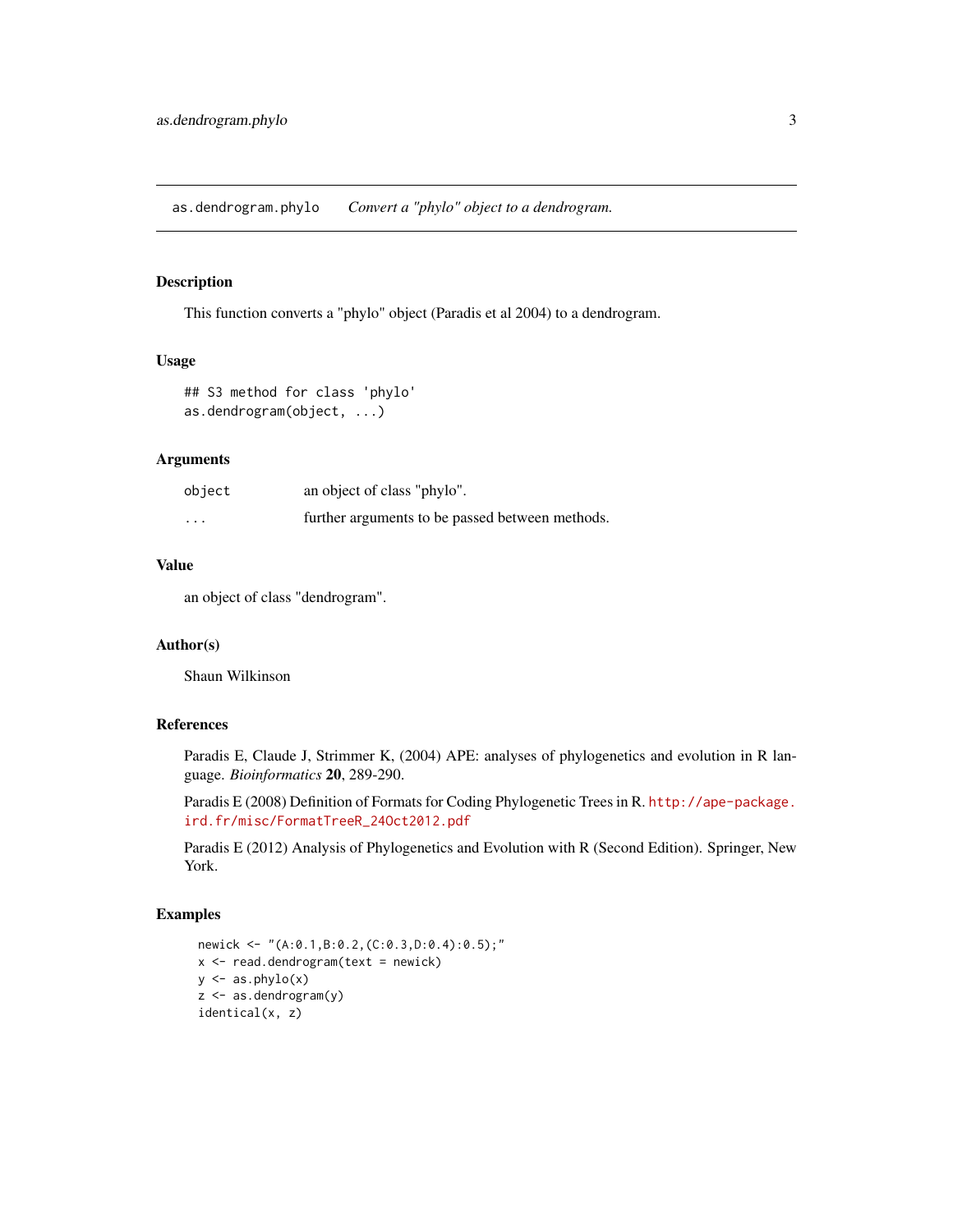<span id="page-3-1"></span><span id="page-3-0"></span>as.phylo.dendrogram *Convert a dendrogram to a "phylo" object.*

### Description

This function converts a dendrogram into an object of class "phylo" (see Paradis et al 2004).

#### Usage

## S3 method for class 'dendrogram'  $as. phylo(x, \ldots)$ 

#### Arguments

| $\boldsymbol{\mathsf{x}}$ | a dendrogram.                                   |
|---------------------------|-------------------------------------------------|
| $\cdots$                  | further arguments to be passed between methods. |

# Value

an object of class "phylo".

### Author(s)

Shaun Wilkinson

# References

Paradis E, Claude J, Strimmer K, (2004) APE: analyses of phylogenetics and evolution in R language. *Bioinformatics* 20, 289-290.

Paradis E (2008) Definition of Formats for Coding Phylogenetic Trees in R. [http://ape-package.](http://ape-package.ird.fr/misc/FormatTreeR_24Oct2012.pdf) [ird.fr/misc/FormatTreeR\\_24Oct2012.pdf](http://ape-package.ird.fr/misc/FormatTreeR_24Oct2012.pdf)

Paradis E (2012) Analysis of Phylogenetics and Evolution with R (Second Edition). Springer, New York.

```
newick <- "(A:0.1,B:0.2,(C:0.3,D:0.4):0.5);"
x <- read.dendrogram(text = newick)
y \leftarrow as  -phylo(x)z <- as.dendrogram(y)
```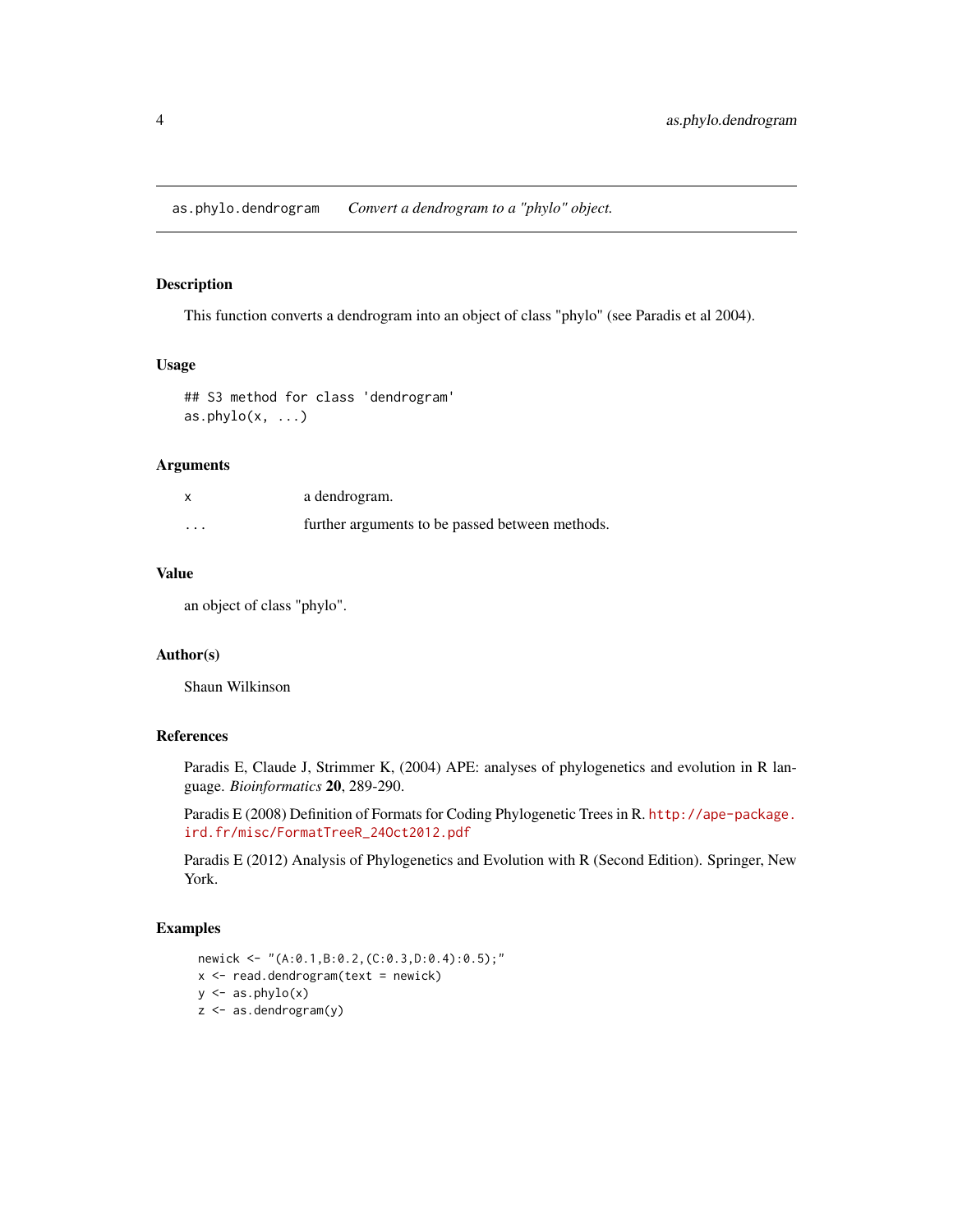<span id="page-4-1"></span><span id="page-4-0"></span>

This function ladderizes the branches of a dendrogram object to aid in visual interpretation.

#### Usage

```
ladder(x, decreasing = FALSE)
```
#### Arguments

|            | an object of class "dendrogram".                                               |
|------------|--------------------------------------------------------------------------------|
| decreasing | logical indicating whether the tree should be ladderized upwards or downwards. |
|            | Defaults to FALSE (downwards).                                                 |

# Details

This function is the dendrogram analogue of the [ladderize](#page-0-0) function in the [ape](#page-0-0) package (Paradis et al 2004, 2012).

### Value

Returns an object of class dendrogram.

# Author(s)

Shaun Wilkinson

# References

Paradis E, Claude J, Strimmer K, (2004) APE: analyses of phylogenetics and evolution in R language. *Bioinformatics* 20, 289-290.

Paradis E (2012) Analysis of Phylogenetics and Evolution with R (Second Edition). Springer, New York.

# See Also

The [ladderize](#page-0-0) function in the [ape](#page-0-0) package performs a similar operation for objects of class "phylo".

```
x \le read.dendrogram(text = "(A:0.1,B:0.2,(C:0.3,D:0.4):0.5);")
plot(x, horiz = TRUE)x \le - ladder(x, decreasing = TRUE)
plot(x, horiz = TRUE)
```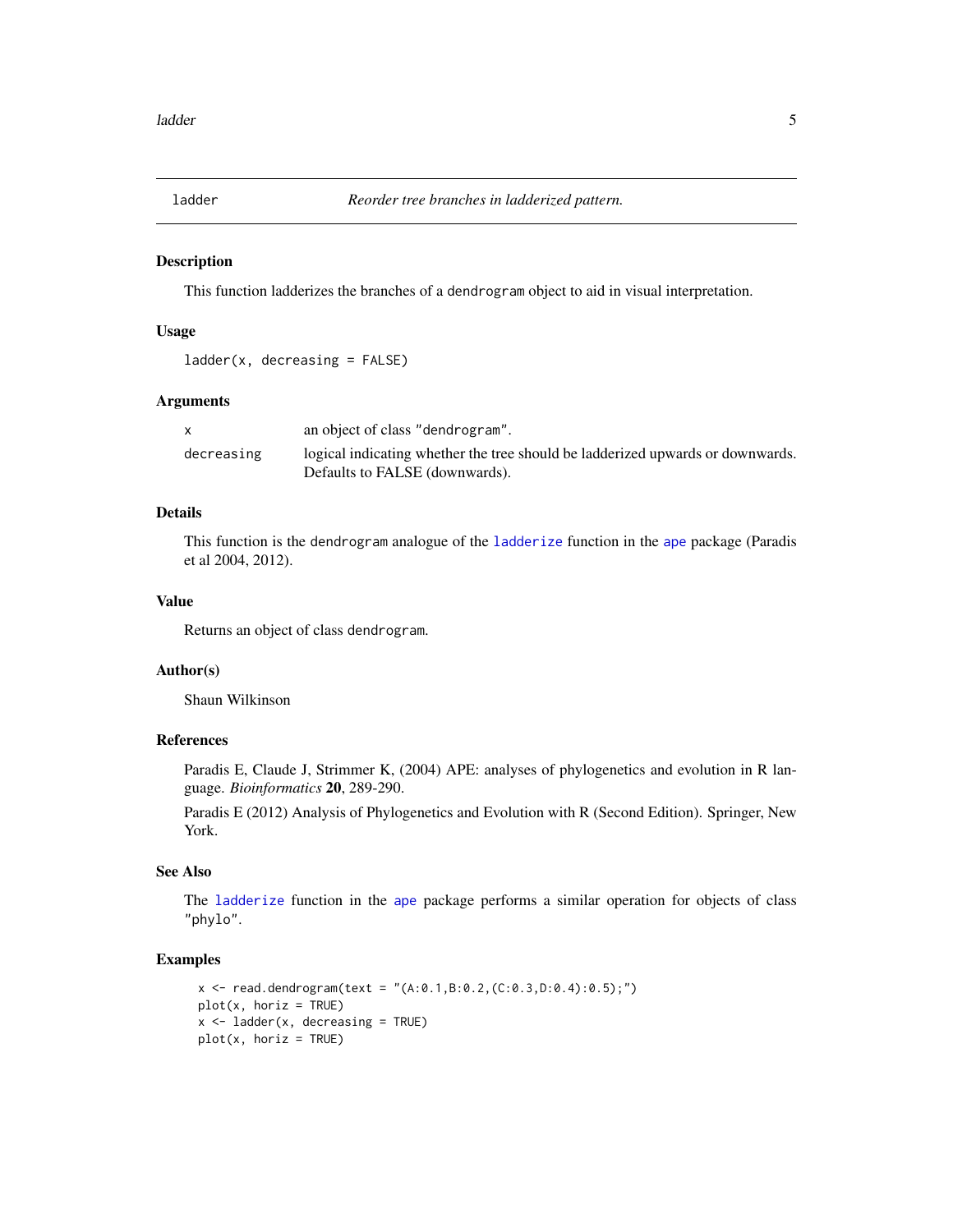<span id="page-5-0"></span>

The **phylogram** R package is a tool for for developing phylogenetic trees as deeply-nested lists known as "dendrogram" objects. It provides functions for conversion between "dendrogram" and "phylo" class objects, as well as several tools for command-line tree manipulation and import/export via Newick parenthetic text. This improves accessibility to the comprehensive range of objectspecific analytical and tree-visualization functions found across a wide array of bioinformatic R packages.

# Functions

A brief description of the primary **phylogram** functions are provided with links to their help pages below.

#### File import/export

- [read.dendrogram](#page-7-1) reads a Newick parenthetic text string from a file or text connection and creates an object of class "dendrogram"
- [write.dendrogram](#page-9-1) outputs an object of class "dendrogram" to a text string or file in Newick format

#### Object conversion

- [as.phylo.dendrogram](#page-3-1) converts a dendrogram to an object of class "phylo" "dendrogram"
- [as.dendrogram.phylo](#page-2-1) converts a "phylo" object to a dendrogram

#### Tree editing and manipulation

- [prune](#page-6-1) remove branches from a dendrogram object based on regular expression pattern matching
- [ladder](#page-4-1) reorders the branches of a dendrogram object to aid visualization
- [remidpoint](#page-8-1) recursively sets "midpoint" and "members" attributes for a nested list/dendrogram object
- [reposition](#page-9-2) shifts a dendrogram object up or down (or sideways if plotted horizontally)
- [as.cladogram](#page-1-1) modifies the "height" attributes of the nodes such that all leaves terminate at zero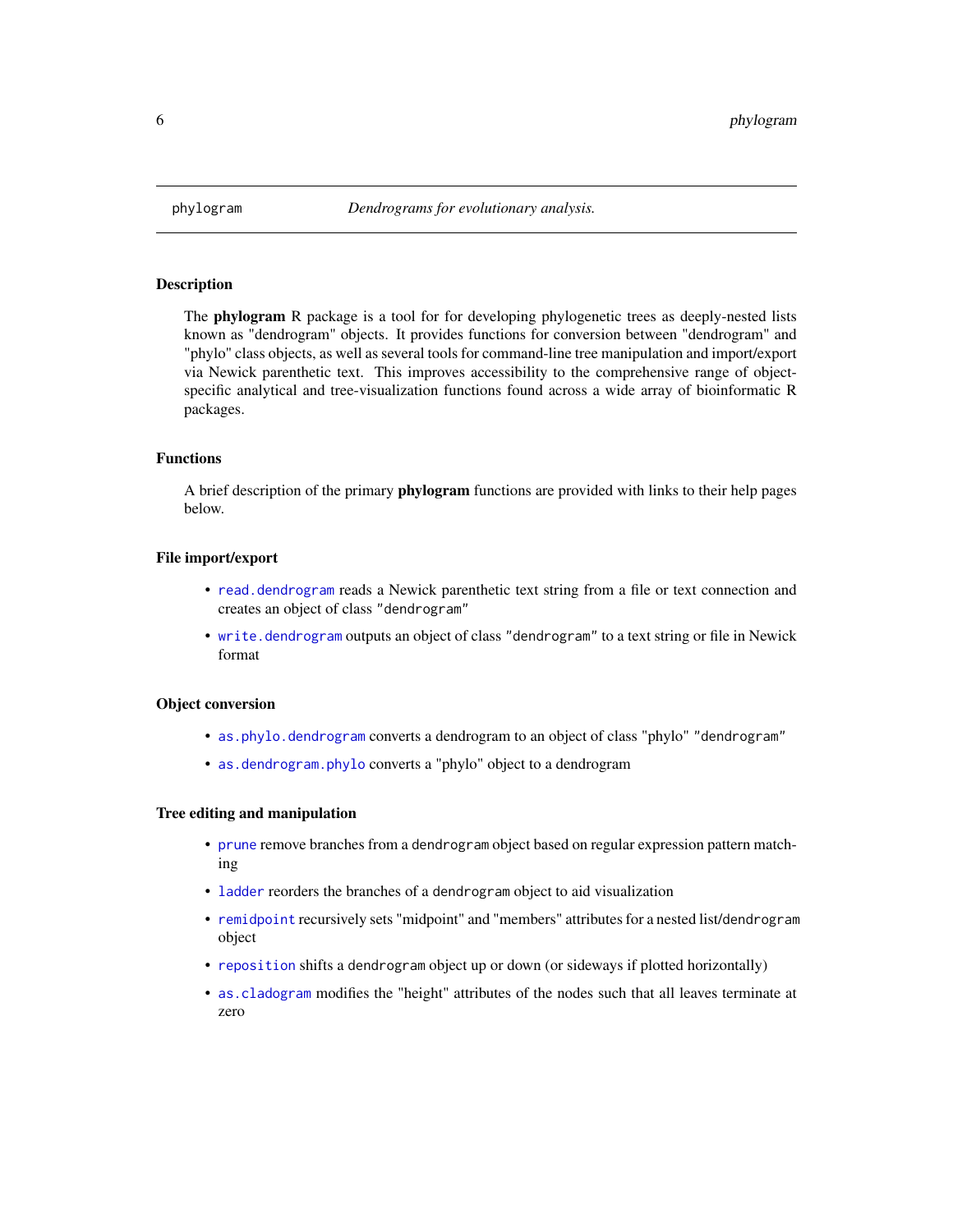<span id="page-6-1"></span><span id="page-6-0"></span>"prune" takes an object of class "dendrogram" and removes all branches whose branch labels match a given regular expression.

#### Usage

prune(tree, pattern, keep = FALSE, ...)

### Arguments

| tree     | an object of class "dendrogram".                                                                                                                                                                                                  |
|----------|-----------------------------------------------------------------------------------------------------------------------------------------------------------------------------------------------------------------------------------|
| pattern  | a regular expression.                                                                                                                                                                                                             |
| keep     | logical indicating whether the nodes whose labels match the regular expression<br>provided in "pattern" should be kept and the remainder discarded. Defaults to<br>FALSE. Note that nodes without "label" attributes are ignored. |
| $\cdots$ | further arguments to be passed to grep1 and gsub.                                                                                                                                                                                 |

#### Details

This function recursively tests the "label" attribute of each dendrogram node (including non-leaf inner nodes if applicable) for the specified pattern, removing those that register a positive hit. Note that positive matching inner nodes are removed along with all of their sub-nodes, regardless of whether the "label" attributes of the sub-nodes match the pattern.

# Value

Returns an object of class "dendrogram".

#### Author(s)

Shaun Wilkinson

#### See Also

The drop. tip function in the [ape](#page-0-0) package performs a similar operation for objects of class "phylo". See [regex](#page-0-0) for help with compiling regular expressions.

```
x \le - read.dendrogram(text = "(A:0.1,B:0.2,(C:0.3,D:0.4):0.5);")
plot(x, horiz = TRUE)x \leftarrow prune(x, pattern = "^A$")
plot(x, horiz = TRUE)
```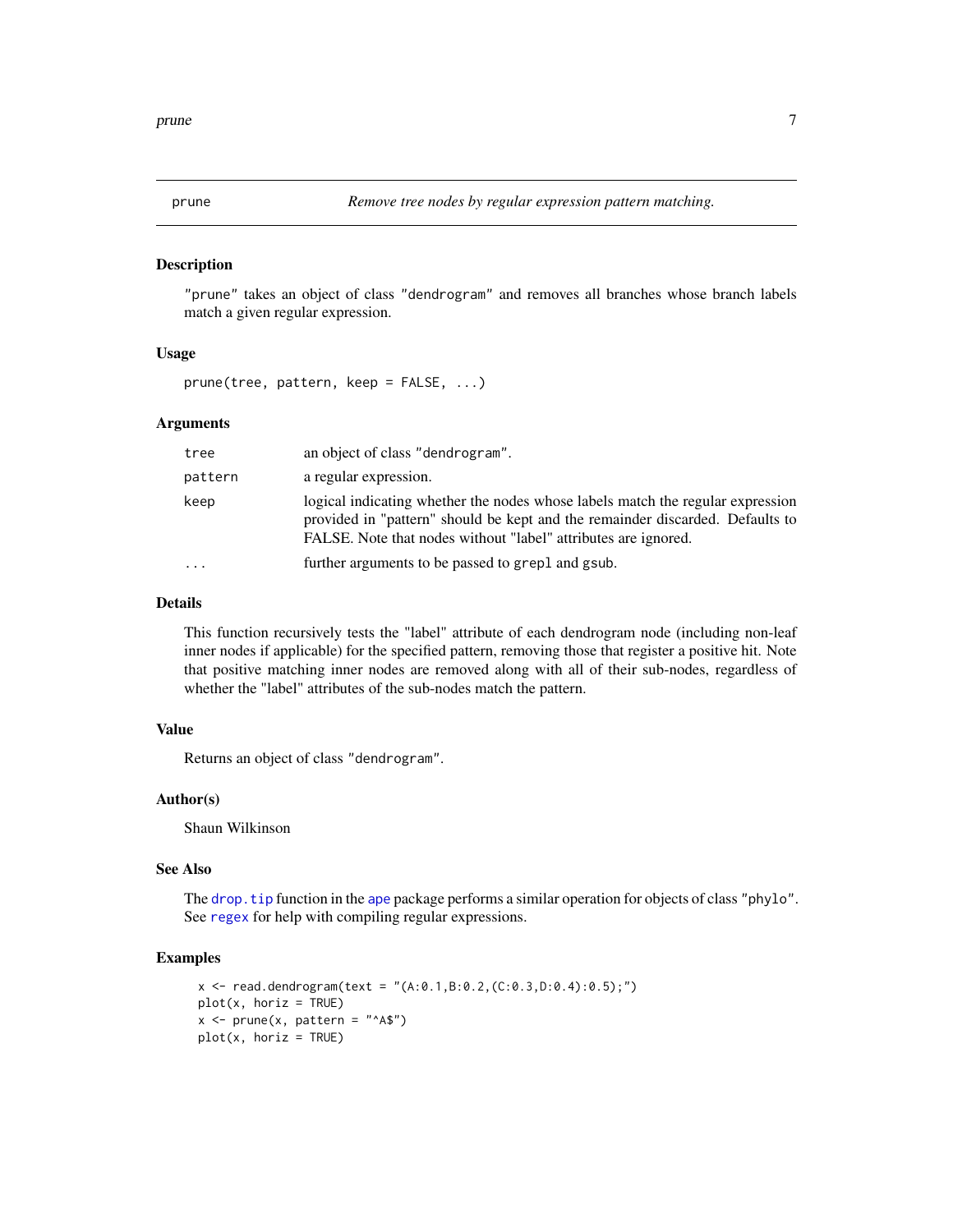This function wraps the [read.tree](#page-0-0) parser from the [ape](#page-0-0) package to read a phylogenetic tree from parenthetic text in the Newick/New Hampshire format, and converts it to object of class "dendrogram".

#### Usage

```
read.dendrogram(file = ", text = NULL, ...)
```
# Arguments

| file                    | character string giving a valid path to the file from which to read the data.                                                                                |
|-------------------------|--------------------------------------------------------------------------------------------------------------------------------------------------------------|
| text                    | optional character string in lieu of a "file" argument. If a text argument is pro-<br>vided instead of a file path, the data are read via a text connection. |
| $\cdot$ $\cdot$ $\cdot$ | further arguments to be passed to read, tree (which may then be passed on to<br>scan).                                                                       |

### Value

an object of class "dendrogram".

#### Author(s)

Shaun Wilkinson

# References

Felsenstein J (1986) The Newick tree format. [http://evolution.genetics.washington.edu/](http://evolution.genetics.washington.edu/phylip/newicktree.html) [phylip/newicktree.html](http://evolution.genetics.washington.edu/phylip/newicktree.html)

Olsen G (1990) Interpretation of the "Newick's 8:45" tree format standard. [http://evolution.](http://evolution.genetics.washington.edu/phylip/newick_doc.html) [genetics.washington.edu/phylip/newick\\_doc.html](http://evolution.genetics.washington.edu/phylip/newick_doc.html)

Paradis E, Claude J, Strimmer K, (2004) APE: analyses of phylogenetics and evolution in R language. *Bioinformatics* 20, 289-290.

Paradis E (2008) Definition of Formats for Coding Phylogenetic Trees in R. [http://ape-package.](http://ape-package.ird.fr/misc/FormatTreeR_24Oct2012.pdf) [ird.fr/misc/FormatTreeR\\_24Oct2012.pdf](http://ape-package.ird.fr/misc/FormatTreeR_24Oct2012.pdf)

Paradis E (2012) Analysis of Phylogenetics and Evolution with R (Second Edition). Springer, New York.

#### See Also

[write.dendrogram](#page-9-1) writes an object of class "dendrogram" to a Newick text string. The [read.tree](#page-0-0) function in the [ape](#page-0-0) package parses objects of class "phylo" and "multiPhylo".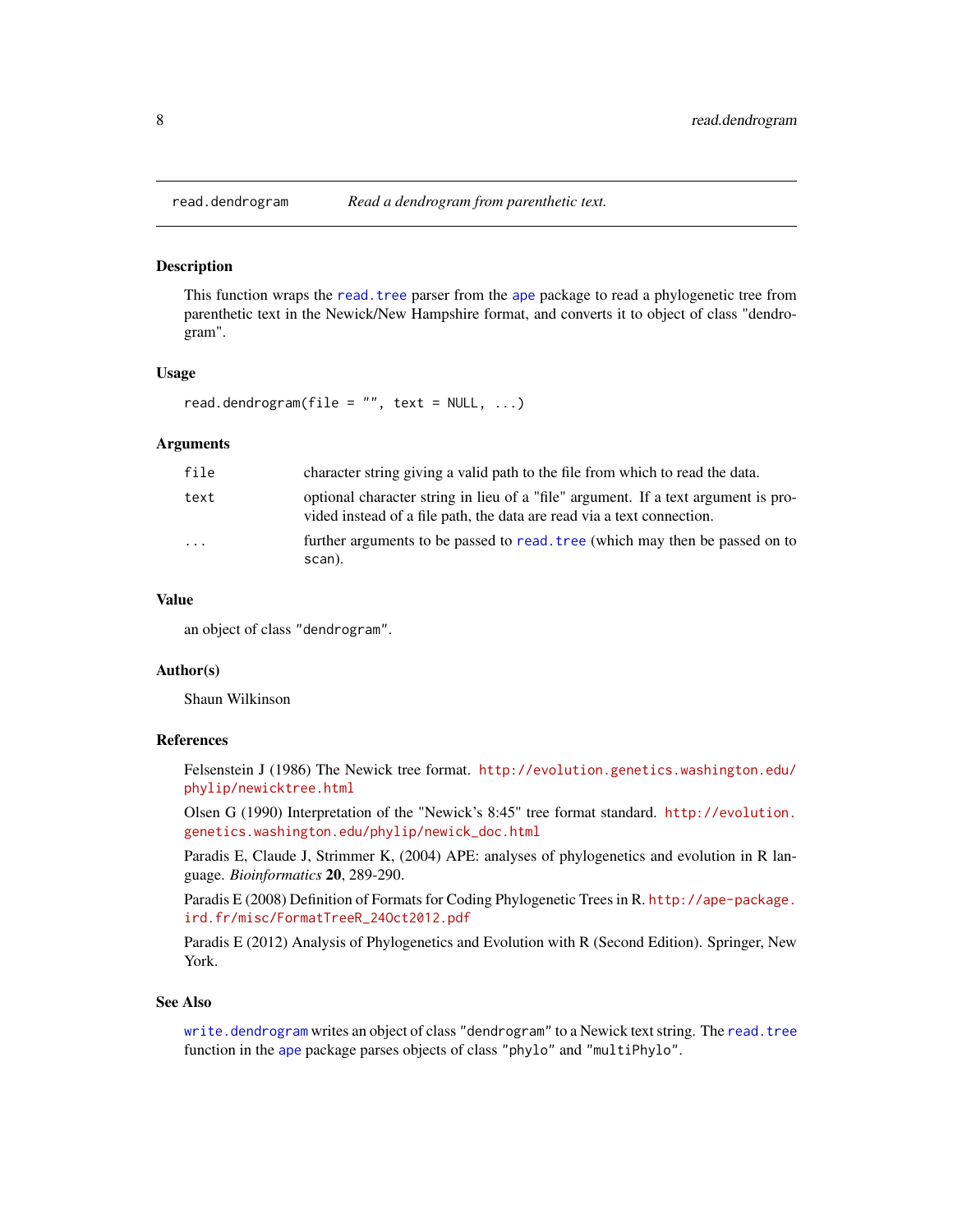#### <span id="page-8-0"></span>remidpoint that the contract of the contract of the contract of the contract of the contract of the contract of

#### Examples

```
x \le read.dendrogram(text = "(A:0.1,B:0.2,(C:0.3,D:0.4):0.5);")
plot(x, horiz = TRUE)
```
<span id="page-8-1"></span>remidpoint *Set dendrogram attributes for a nested list.*

# Description

remidpoint is a helper function used for manually creating "dendrogram" objects from nested lists. The function recursively assigns the necessary 'midpoint', 'members', and 'leaf' attributes at each node.

#### Usage

remidpoint(x)

#### Arguments

x a nested list, possibly of class "dendrogram"

# Value

returns a nested list, or an object of class "dendrogram" depending on the class of the input object.

#### Author(s)

Shaun Wilkinson

```
## manually create a small dendrogram with three members, A, B and C
x <- list("A", list("B", "C"))
attr(x[[1]], "leaf") <- TRUE
attr(x[[2]][[1]], "leaf") <- TRUE
attr(x[[2]][[2]], "leaf") <- TRUE
attr(x[[1]], "label") <- "A"
attr(x[[2]][[1]], "label") <- "B"
attr(x[[2]][[2]], "label") <- "C"
attr(x, "height") \leq 1attr(x[[1]], "height") <- 0
attr(x[[2]], "height") <- 0.5
attr(x[[2]][[1]], "height") <- 0
attr(x[[2]][[2]], "height") <- 0
x \leftarrow \text{remidpoint}(x)class(x) <- "dendrogram"
plot(x, horiz = TRUE)
```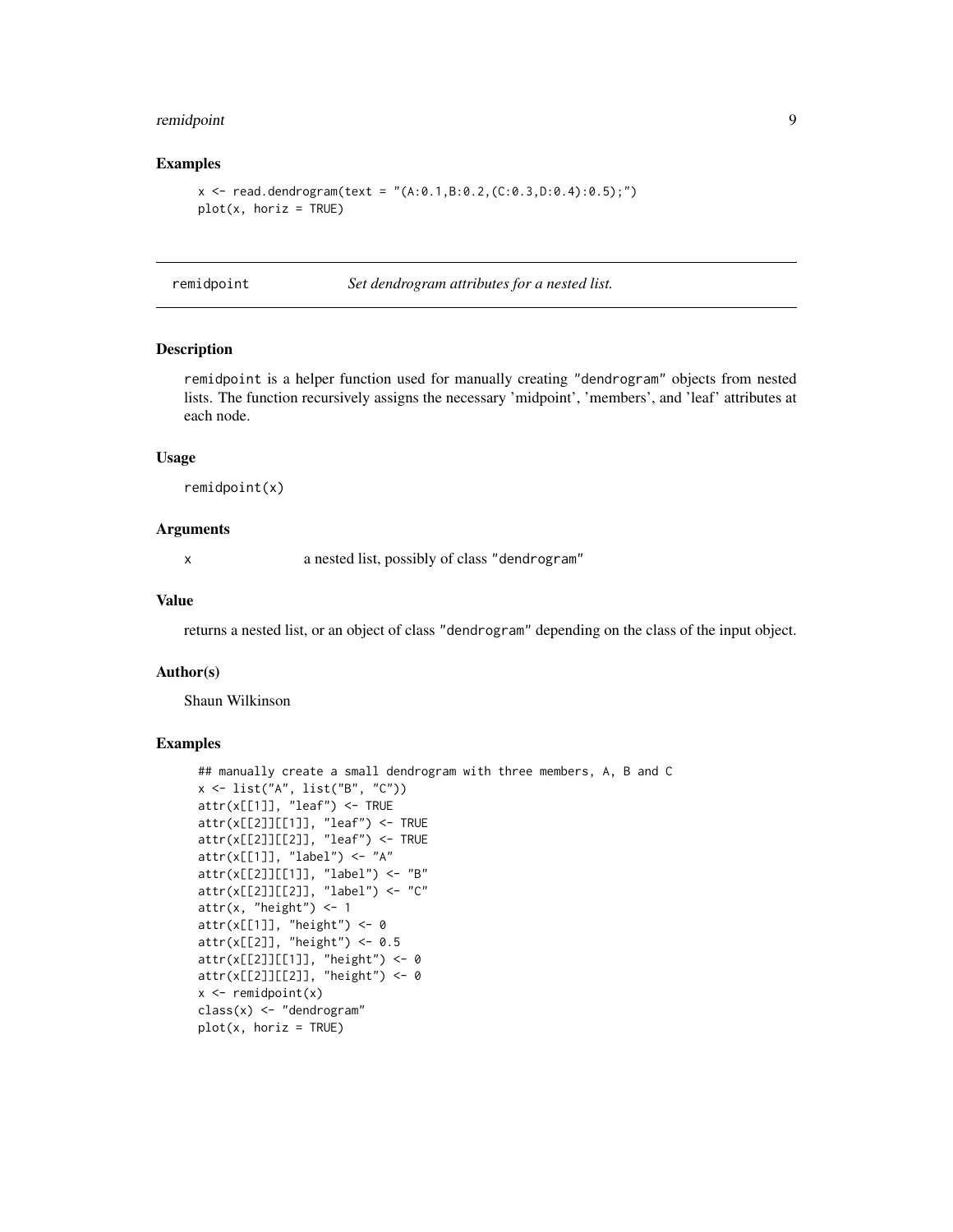<span id="page-9-2"></span><span id="page-9-0"></span>

reposition is a helper function used for manually creating "dendrogram" objects from nested lists. The function recursively reassigns the 'height' attributes at each node by a given constant.

#### Usage

 $reposition(x, shift = "reset")$ 

# Arguments

|       | an object of class "dendrogram".                                                                                                                                                                           |
|-------|------------------------------------------------------------------------------------------------------------------------------------------------------------------------------------------------------------|
| shift | either the character string "reset" (shift the graph so that the height of the farthest<br>leaf from the root is zero), or a numeric value giving the amount to shift the<br>graph along the primary axis. |

# Value

Returns an object of class "dendrogram".

# Author(s)

Shaun Wilkinson

# Examples

```
x \le - read.dendrogram(text = "(A:0.1,B:0.2,(C:0.3,D:0.4):0.5);")
plot(x, horiz = TRUE)x \leftarrow \text{reposition}(x)plot(x, horiz = TRUE)
```
<span id="page-9-1"></span>write.dendrogram *Write a dendrogram object to parenthetic text.*

#### Description

This function exports a dendrogram object as a Newick/New Hampshire text string.

# Usage

```
write.dendrogram(x, file = "", append = FALSE, edges = TRUE, \dots)
```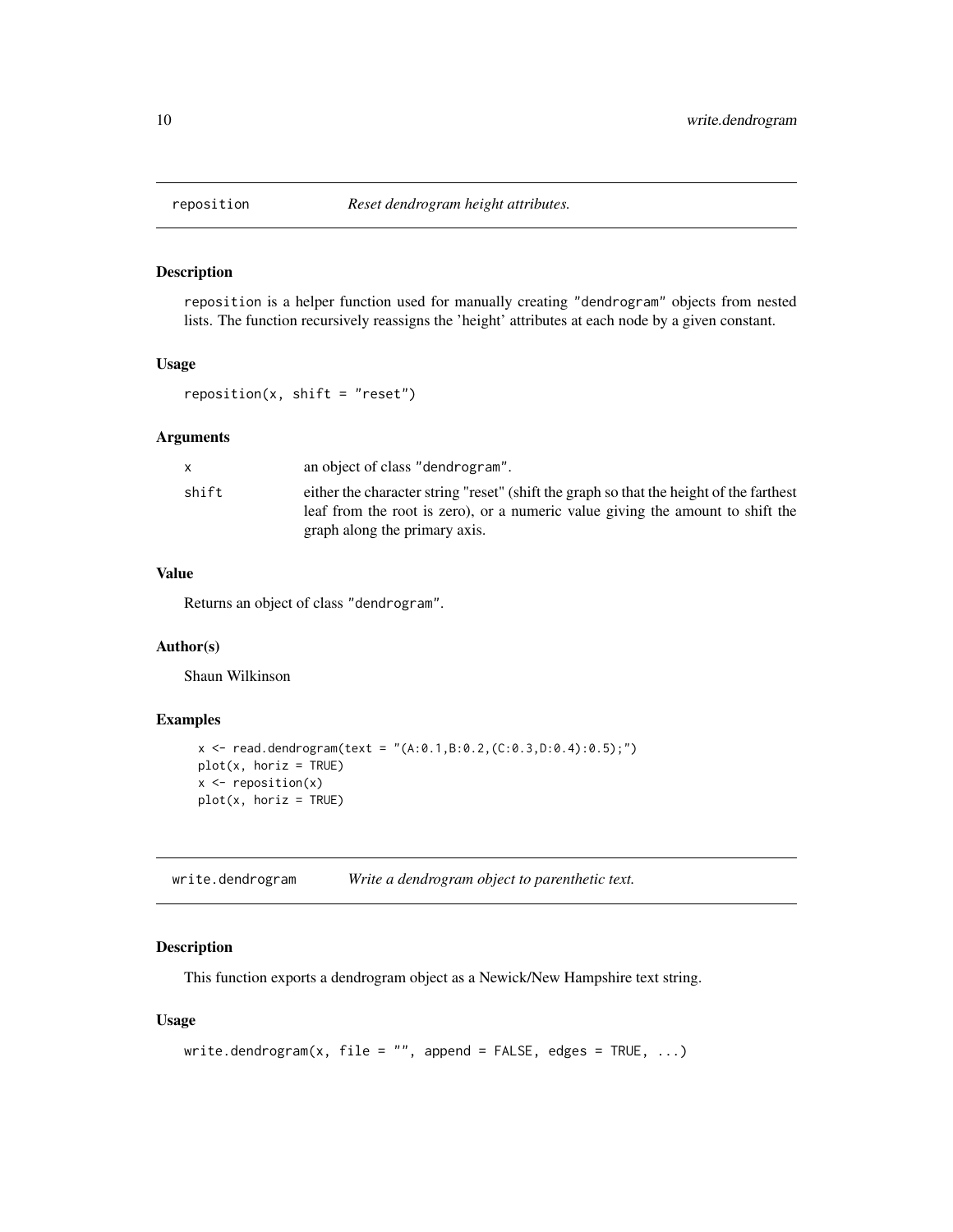# <span id="page-10-0"></span>write.dendrogram 11

#### Arguments

| $\mathsf{x}$ | an object of class "dendrogram".                                                                                                                               |
|--------------|----------------------------------------------------------------------------------------------------------------------------------------------------------------|
| file         | a character string naming a file or connection to write the output to. If no file<br>path is specified or $file = ""$ the result is printed to the console.    |
| append       | logical indicating whether the output should be appended to the file. If append = FALSE<br>the contents of the file will be overwritten (the default setting). |
| edges        | logical indicating whether edge weights should be included in the output string.                                                                               |
| $\ddotsc$    | further arguments to be passed to format. Used to specify the numbering style<br>of the edge weights (if edges $=$ TRUE).                                      |

#### References

Felsenstein J (1986) The Newick tree format. [http://evolution.genetics.washington.edu/](http://evolution.genetics.washington.edu/phylip/newicktree.html) [phylip/newicktree.html](http://evolution.genetics.washington.edu/phylip/newicktree.html)

Olsen G (1990) Interpretation of the "Newick's 8:45" tree format standard. [http://evolution.](http://evolution.genetics.washington.edu/phylip/newick_doc.html) [genetics.washington.edu/phylip/newick\\_doc.html](http://evolution.genetics.washington.edu/phylip/newick_doc.html)

# See Also

[read.dendrogram](#page-7-1) to parse a "dendrogram" object from a text file. The [write.tree](#page-0-0) function in the [ape](#page-0-0) package performs a similar operation for "phylo" and "multiPhylo" objects.

#### Examples

newick <- "(A:0.1,B:0.2,(C:0.3,D:0.4):0.5);"  $x$  <- read.dendrogram(text = newick) write.dendrogram(x, edges = TRUE)